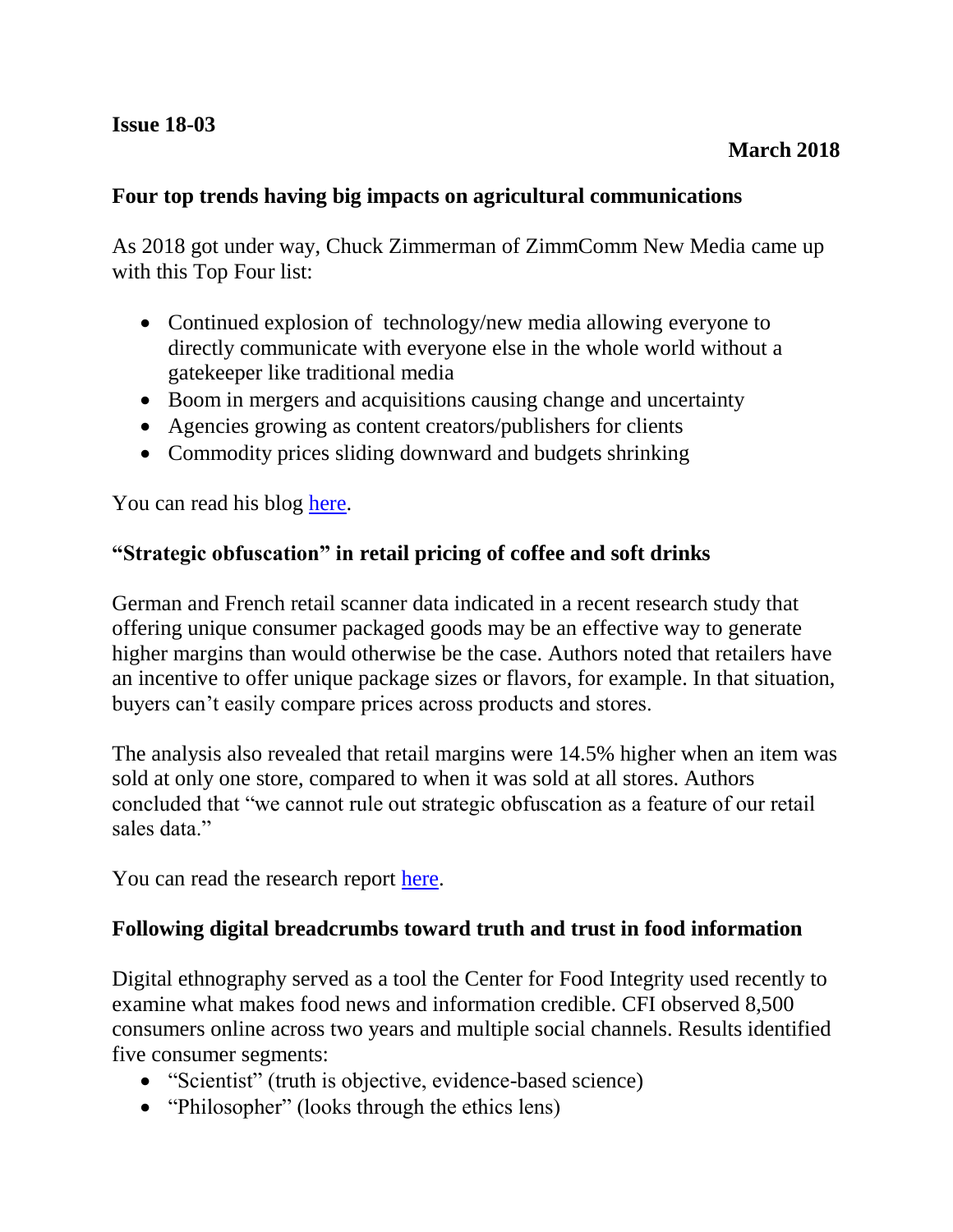- "Follower" (fears making the wrong food decisions)
- "Wishful Thinker" (trusts big, sweeping claims from varied sources)
- "Existentialist" (truth is what feels true)

Results prompted the suggestion that "communicating with values that others share, or can relate to, is the key to earning trust. …three-to-five times more important in earning trust than simply sharing facts."

You can read the research summary [here.](http://www.foodintegrity.org/research/digital-ethnography/)

# **Scouting for agriculture-related information on risk communications?**

You can identify more than 2,200 documents about this topic in the unique ACDC collection.

- They span more than a century, from 1911 to date
- They address communications about risks involving animal welfare, food safety, uses of biotechnology in food and agriculture, diseases, environmental quality, biological diversity, farm-life safety, energy supplies, water conservation, and other topics
- They involve experiences in many countries throughout the world
- They relate to all means of communicating about risk, from face-to-face through new social media
- They range from books, journal articles, and research reports to "how to" items and points of view about risks and communications issues.

You can use the robust ACDC search system, BibLeaves, to identify these documents quickly and learn how to gain access to them. Just visit the ["Search](https://www.library.illinois.edu/funkaces/acdc/searchtips/)  [Tips"](https://www.library.illinois.edu/funkaces/acdc/searchtips/) section to get acquainted with it.

# **Comparing website quality of rural and urban small businesses**

We recently added to the ACDC collection a 2012 journal article about whether urban and rural small business websites in Scotland differ in terms of their levels of quality. Researchers used an adapted Web Assessment Index originally developed by Gonzalez and Palacios. Findings identified no significant differences in the level of website quality between Scottish rural and urban small business. The Index is provided with the article.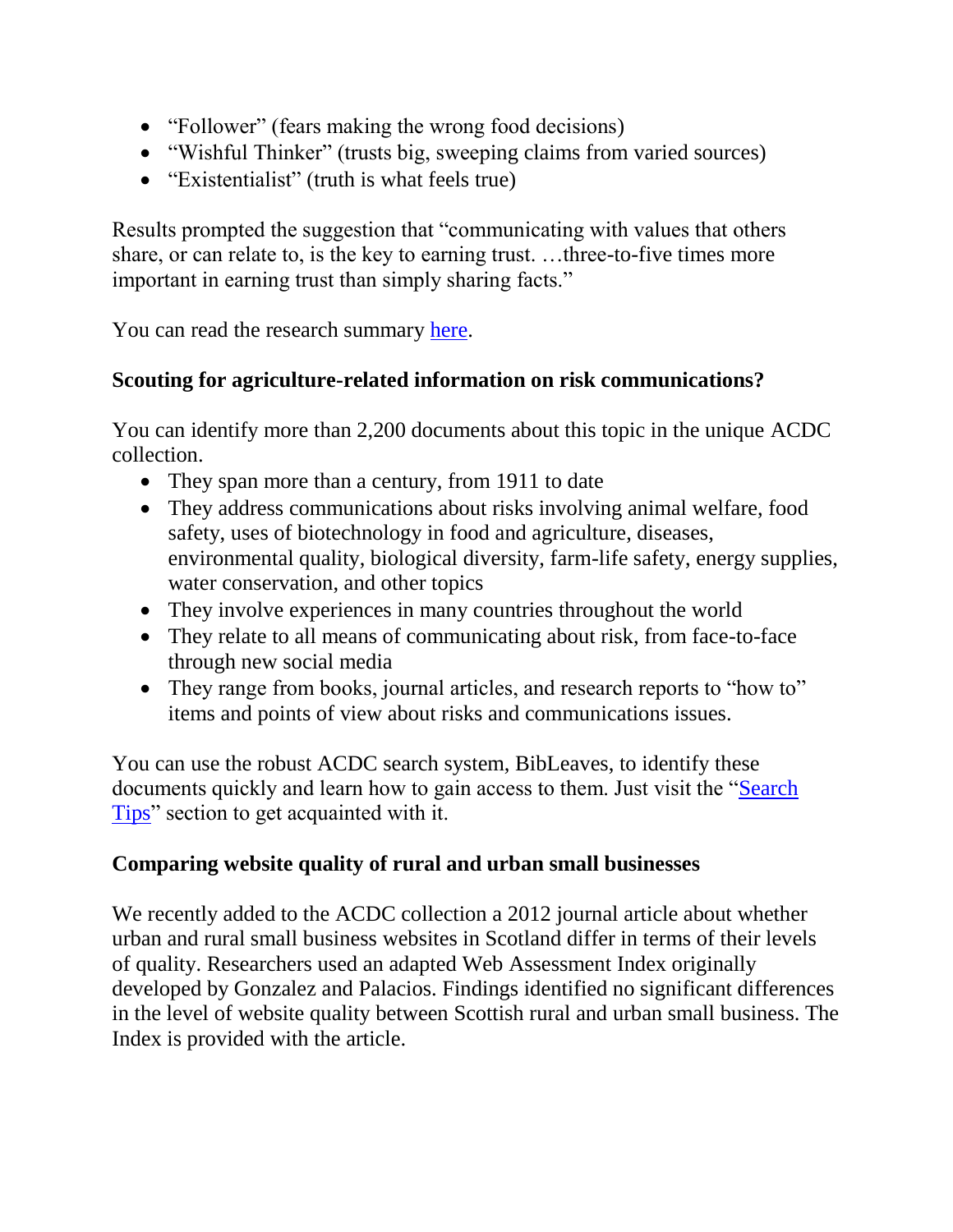Authors concluded that "website quality issues are amongst those that are not affected by location, despite the much reported entrepreneurship, skills and resource deficit in rural areas relative to urban ones."

You can read the abstract [here,](https://www.emeraldinsight.com/doi/abs/10.1108/JSBED-01-2012-0009?fullSc=1&journalCode=jsbed) or check with us at  $\text{docctr@illinois.edu}$  for help in gaining access.

## **Communicator events approaching**

April 8-10, 2018 Annual meeting of the North American Agricultural Journalists (NAAJ) in Washington, D.C. Information:<http://www.naaj.net/meetings>

April 11-13, 2018 "Power Up" Agri-Marketing Conference of the National Agri-Marketing Association (NAMA) in Kansas City, Missouri. Information:<http://nama.org/amc/home-2018>

April 16-20, 2018 Conference of the Association for International Agricultural and Extension Education (AIAEE) in Merida, Yucatan, Mexico. Information: <https://www.aiaee.org/>

June 2-5, 2018 "Earn your spurs: communicate in the Lone Star State" Annual Institute of the Cooperative Communicators Association (CCA) in Fort Worth, Texas. Information at:<https://www.communicators.coop/2018Institute/>

### August 4-8, 2018

"Everything under the Sun" Twentieth annual Agricultural Media Summit in Scottsdale, Arizona. Participants include AAEA – The Agricultural Communicators Network; Livestock Publications Council (LPC), Connectiv Agri-Media Committee; Association for Communication Excellence in Agriculture, Natural Resources, and Life and Human Sciences (ACE); and the national Agricultural Communicators of Tomorrow (ACT) Information: [www.agmediasummit.com](http://www.agmediasummit.com/)

## **Communicating about the hottest hobby in the country**